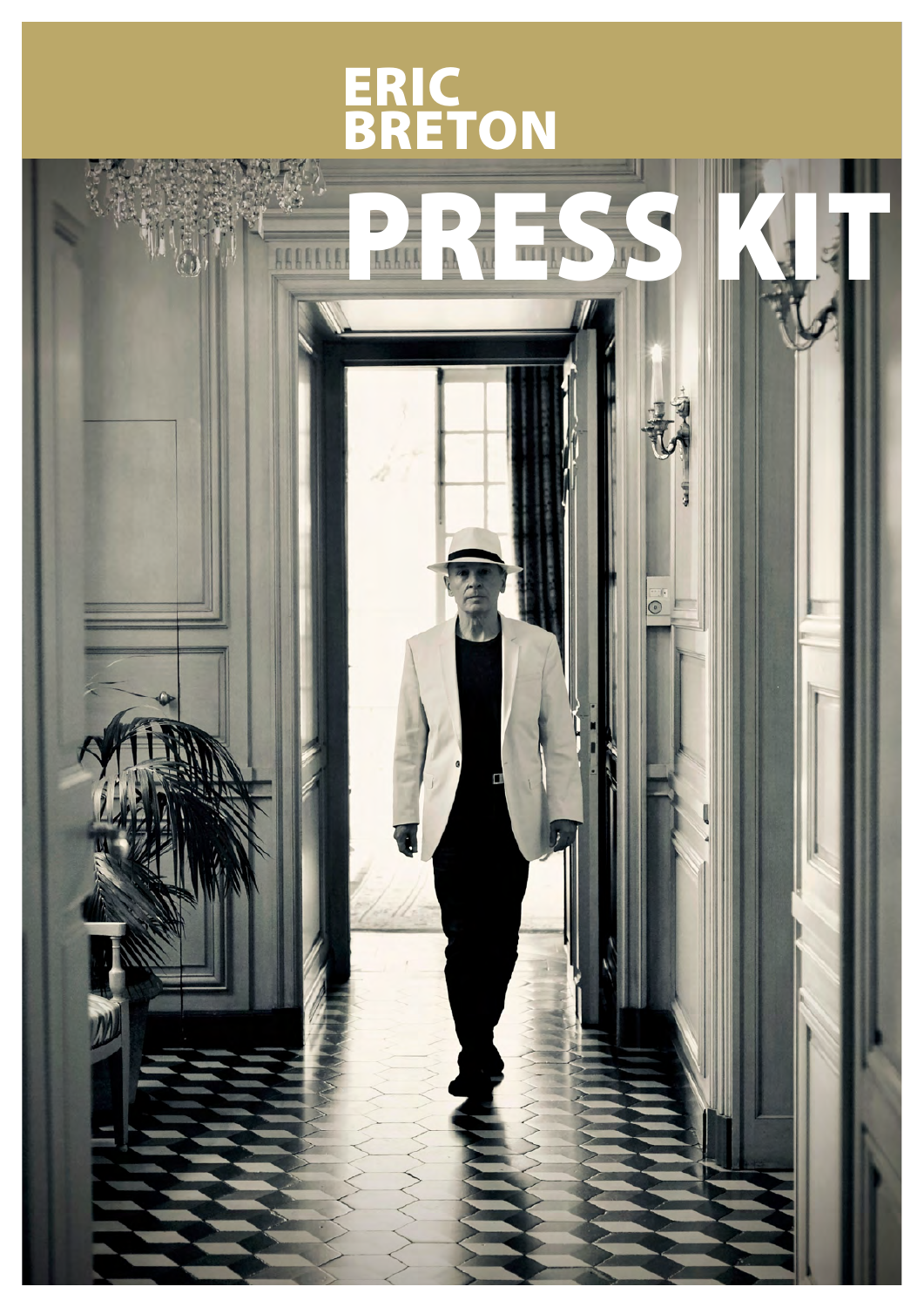

## **BIOGRAPHY**

Eric Breton was born in Avignon, France, where he studied piano, harmony as well as counterpoint. A student of Mrs. Hélène Varszegi, he will later study composition and orchestration with Ivan Jullien and orchestra conducting with Ernst Schelle.

A prolific and eclectic composer, Eric Breton uses many different types of formations and has seen his work played internationally, be it in attendance of Pope John Paul II, US President Bill Clinton, or on the occasion of prestigious collaborations (Lord Yehudi Menuhin, Maurice Jarre, Emir Nuhanovic…).

He is the only French citizen, in 1996, to be presented with the Sloboda Award for the Defense of Human Rights and Humanism in Bosnia-Herzegovina. Named Ambassador of Arts and Culture of the city of Avignon in 1994, Eric Breton is also an honorary member of the Sarajevo Philharmonic.

Beyond his instrumental works, he has a passion for voice, which has brought him to compose over a hundred melodies on texts ranging from Petrarch to Christian Bobin, Victor Hugo, Pablo Neruda, Frédéric Mistral and many others…As such, he was asked to contribute to the "Vaccaï 2000" collection, published under the aegis of Paris Higher National Conservatory for Music and destined for opera students.

His is also the author of three musical comedies, a Cantata for chorus after Nathan the Wise by G.E. Lessing, two masses in Latin, stage music, ballet and soundtrack music for film and television, not forgetting five comic operas

[www.ericbreton.com](http://www.ericbreton.com) Link to **[High res. pictures](https://www.ericbreton.com/photos-hd?lang=en)**